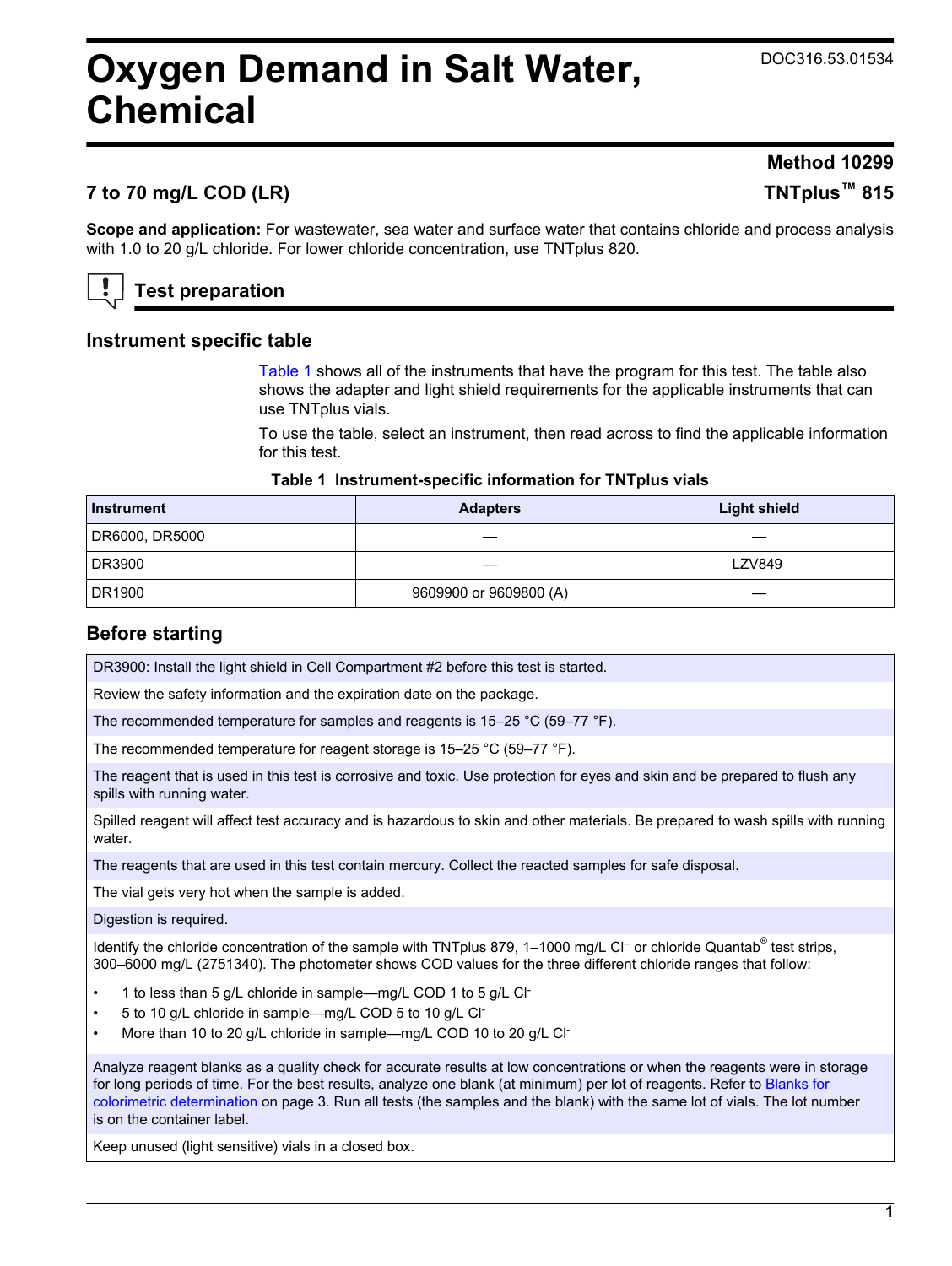Use the DRB reactor with 13-mm wells for the digestion. If the reactor has 16-mm wells, put adapter sleeves into the wells.

DR1900: Go to All Programs>LCK or TNTplus Methods>Options to select the TNTplus number for the test. Other instruments automatically select the method from the barcode on the vial.

Review the Safety Data Sheets (MSDS/SDS) for the chemicals that are used. Use the recommended personal protective equipment.

Dispose of reacted solutions according to local, state and federal regulations. Refer to the Safety Data Sheets for disposal information for unused reagents. Refer to the environmental, health and safety staff for your facility and/or local regulatory agencies for further disposal information.

# **Items to collect**

| <b>Description</b>                                     | Quantity |
|--------------------------------------------------------|----------|
| COD TNTplus <sup>™</sup> Reagent Set, LR in salt water |          |
| DRB200 reactor with 13-mm wells                        |          |
| Pipet, adjustable volume, 1.0-5.0 mL                   |          |
| Pipet tips, for 1.0-5.0 mL pipet                       |          |
| Test tube rack                                         |          |

Refer to [Consumables and replacement items](#page-4-0) on page 5 for order information.

### **Sample collection and storage**

- Collect samples in clean glass bottles. Use plastic bottles only if they are known to be free of organic contamination.
- Test biologically active samples as soon as possible.
- Homogenize samples that contain solids to get a representative sample.
- To preserve samples for later analysis, adjust the sample pH to less than 2 with concentrated sulfuric acid (approximately 2 mL per liter). No acid addition is necessary if the sample is tested immediately.
- Keep the preserved samples at 2–6  $^{\circ}$ C (36–43  $^{\circ}$ F) for a maximum of 28 days.
- Correct the test result for the dilution caused by the volume additions.

# **Test procedure**



**1.** Shake the vial to fully mix the sediment and liquid.



**2.** Use a pipet to add 1.8 mL of sample to the test vial.

**3.** Immediately put the cap on the vial. Hold the vial by the cap, over a sink. Shake the vial quickly. **The vial gets very hot during mixing.**



**4.** Clean the vial.

**2** Oxygen Demand, Chemical, Reactor Digestion TNTplus Method (7-70 mg/L)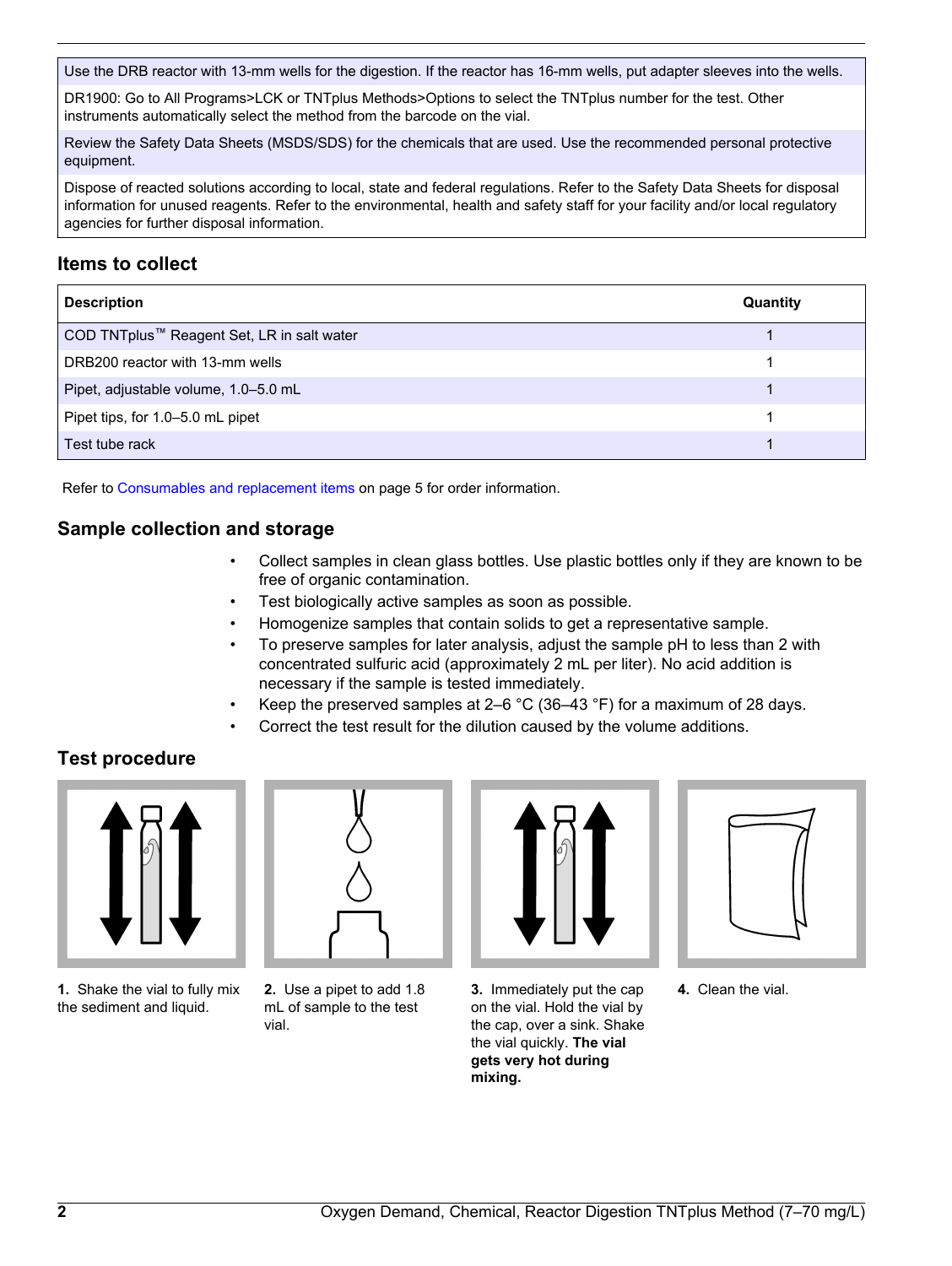<span id="page-2-0"></span>

**5.** Set the DRB200 reactor power to on. Set the temperature to 150 °C (302 °F).



**6.** Insert the vial in the preheated DRB200 reactor. Close the lid.



**7.** Keep the vial in the reactor for 2 hours.



**8.** When the timer expires, set the reactor power to off. Let the temperature decrease for about 20 minutes to 120 °C  $(248 \degree F)$  or less.



**9.** Hold the vial by the cap and invert gently several times while the vial is still hot.



**10.** Put the vial in a test tube rack. Let the temperature of the vial decrease to room temperature.





**11.** Clean the vial. **12.** Wait for the sediment to fully settled to the bottom of the vial. If necessary, put the vial in a centrifuge at 4000 rotations/minute.



**13.** DR1900 only: Select program 815. Refer to [Before starting](#page-0-0) on page 1.

**14.** Insert the vial into the cell holder. DR1900 only: Push **READ**. Results show in mg/L COD.

# **Blanks for colorimetric determination**

Analyze reagent blanks as a quality check for accurate results at low concentrations or when the reagents were in storage for long periods of time. For the best results, analyze one blank (at minimum) per lot of reagents. Replace the sample with deionized water in the test procedure to determine the reagent blank value. Subtract the reagent blank value from the sample results automatically with the reagent blank adjust option. Use the blank again for other measurements with the same lot of vials. For storage, keep the blanks in a dark location. Monitor the decomposition of the blanks by periodically measuring its concentration. Measure the reagent blank value when a new lot of reagent is used. To subtract the value of the blanks from a series of measurements: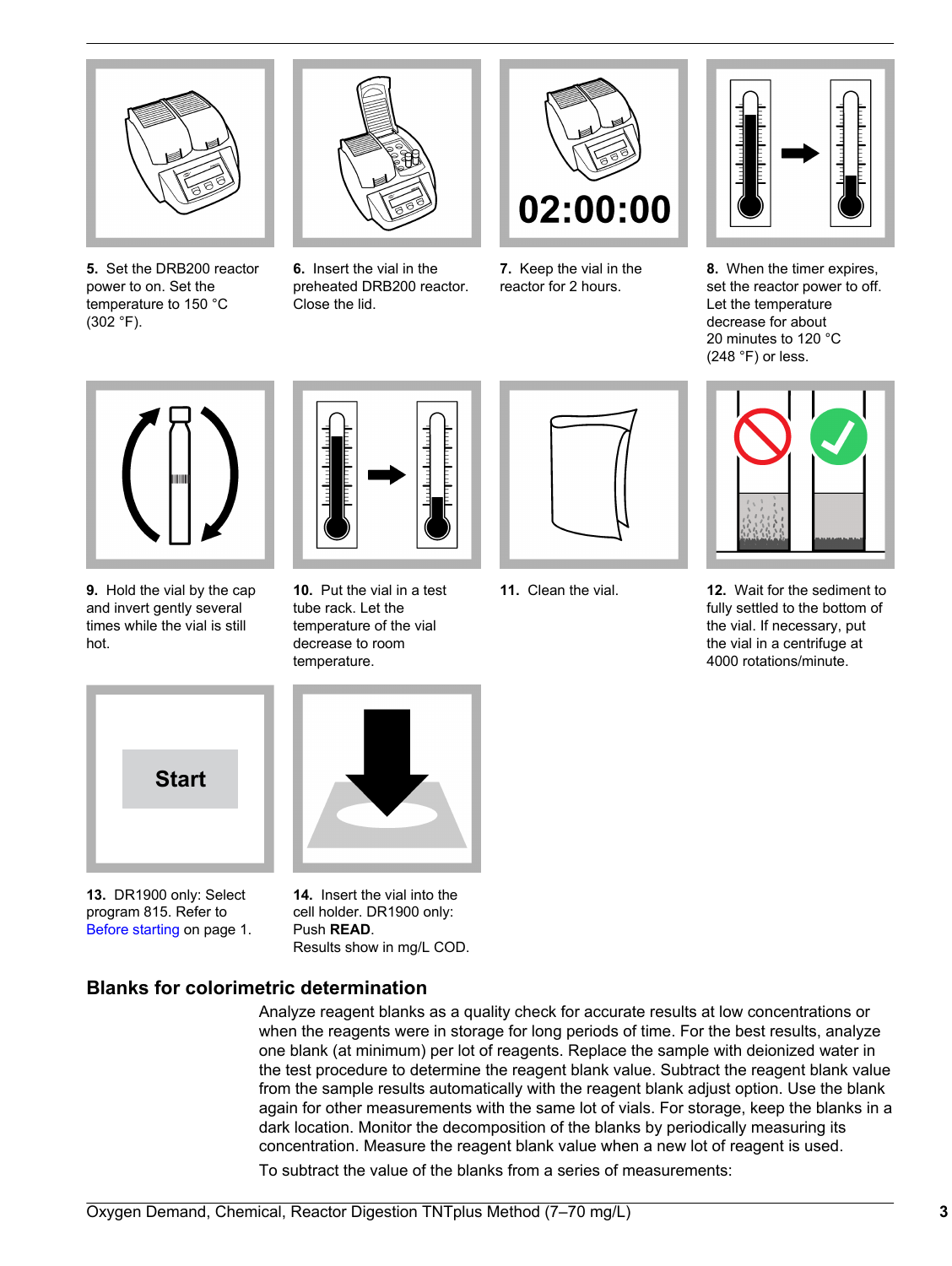- **1.** Replace the sample with deionized water in the test procedure to determine the reagent blank value. Clean the vial, then put it in the cell holder. Close the lid.
- **2.** Set the reagent blank function to on. The measured value of the reagent blank is shown.

*Note: As an alternative, record or enter the reagent blank value at a different time. Push the highlighted reagent blank box and use the keypad to enter the value.*

#### **Interferences**

Use this method for samples (or diluted samples) with chloride concentrations of 1.0 to 20 g/L. For lower chloride concentration, use TNTplus 820.

Fully mix the sediment and liquid before the sample is added or high-biased results can occur.

Wastewater can contain ingredients for which the oxidation potential of the reagent in the vial is not sufficient.

#### **Accuracy check**

#### **Standard solution method—Mixed parameter standard**

Use the standard solution method to validate the test procedure, the reagents and the instrument.

Items to collect:

- Wastewater Effluent Standard Solution, Mixed Parameter (contains 25-mg/L COD)
- **1.** Use the test procedure to measure the concentration of the standard solution.
- **2.** Compare the expected result to the actual result.

*Note: The factory calibration can be adjusted slightly with the standard calibration adjust option so that the instrument shows the expected value of the standard solution. The adjusted calibration is then used for all test results. This adjustment can increase the test accuracy when there are small variations in the reagents or instruments.*

#### **Standard solution method—COD standard**

Use the standard solution method to validate the test procedure, the reagents and the instrument.

Items to collect:

- COD Standard Solution, 1000-mg/L COD
- 100-mL volumetric flask, Class A
- 5.0-mL volumetric pipet, Class A and pipet filler safety bulb
- Deionized water
- **1.** Prepare a 50-mg/L COD standard solution as follows:
	- **a.** Use a pipet to add 5.0 mL of a 1000-mg/L COD standard solution into the volumetric flask.
	- **b.** Dilute to the mark with deionized water. Mix well. Prepare this solution daily.
- **2.** Use the test procedure to measure the concentration of the prepared standard solution.
- **3.** Compare the expected result to the actual result.

*Note: The factory calibration can be adjusted slightly with the standard calibration adjust option so that the instrument shows the expected value of the standard solution. The adjusted calibration is then used for all test results. This adjustment can increase the test accuracy when there are small variations in the reagents or instruments.*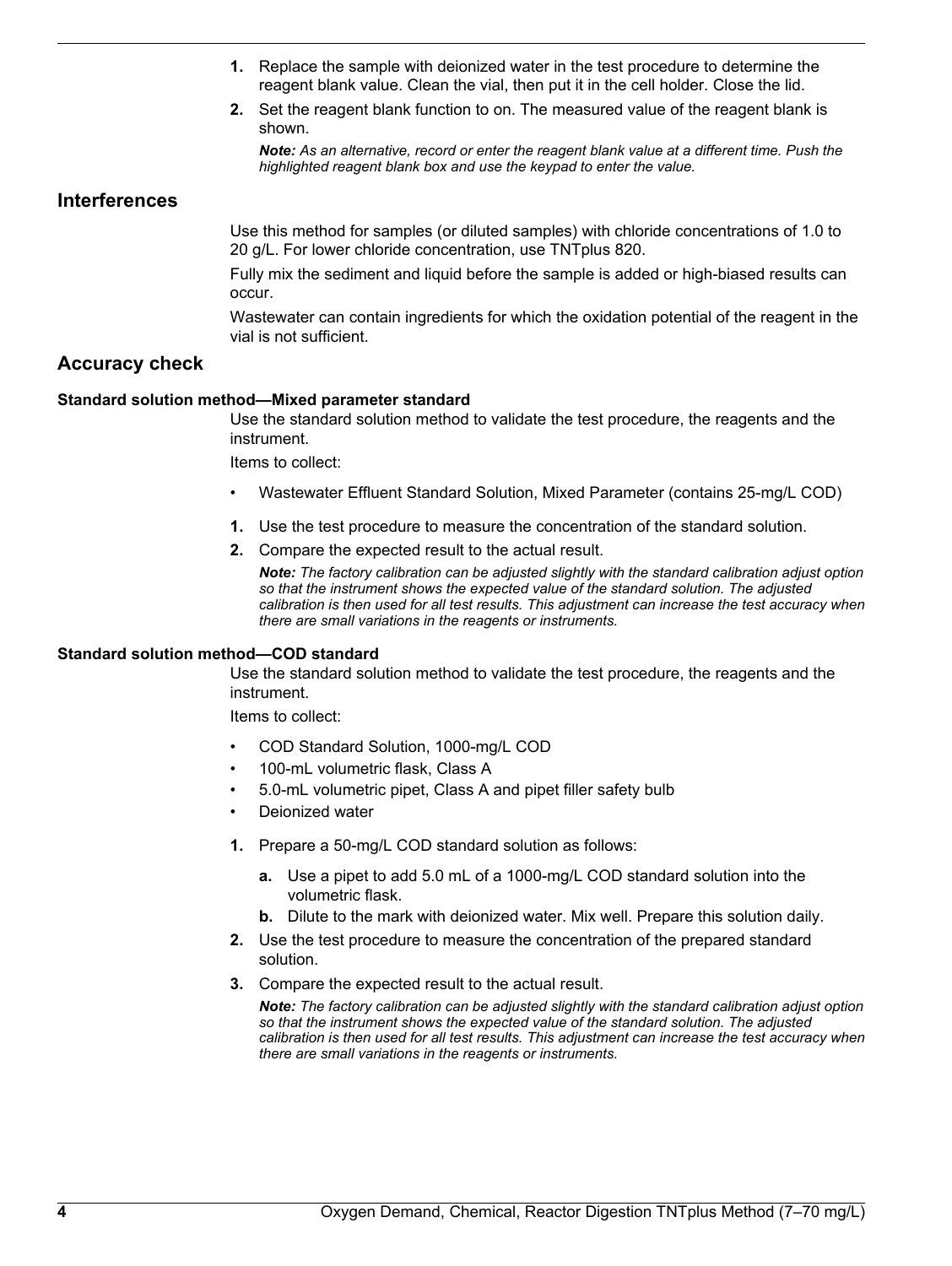#### <span id="page-4-0"></span>**Method performance**

The method performance data that follows was derived from laboratory tests that were measured on a spectrophotometer during ideal test conditions. Users can get different results under different test conditions.

| Program | <b>Standard</b> | Precision (95% confidence interval) | <b>Sensitivity</b><br>Concentration change per 0.010 Abs change |
|---------|-----------------|-------------------------------------|-----------------------------------------------------------------|
| barcode | 50 ma/L COD     | 48-52 mg/L COD                      |                                                                 |

#### **Summary of Method**

The results in mg/L COD are defined as the milligrams of  $O<sub>2</sub>$  consumed per liter of sample under the conditions of this procedure. The sample is heated for 2 hours with sulfuric acid and a strong oxidizing agent, potassium dichromate. Oxidizable compounds react with the sulfuric acid and potassium dichromate solution. The COD reagent also contains silver and mercury sulfate ions. Silver is a catalyst, and mercury sulfate is used to complex chloride interferences. The reduction in the yellow color of  $Cr<sup>6+</sup>$  is measured. The measurement wavelength is 420 nm.

#### **Consumables and replacement items**

#### **Required reagents**

| <b>Description</b>                                           | <b>Quantity/Test</b> | Unit   | Item no.      |
|--------------------------------------------------------------|----------------------|--------|---------------|
| COD TNTplus™ Reagent Set, LR in salt water, 7 to 70 mg/L COD | 1-2 vials            | 25/pkg | <b>TNT815</b> |

#### **Required apparatus**

| <b>Description</b>                                                           | <b>Quantity/test</b> | Unit   | Item no.      |
|------------------------------------------------------------------------------|----------------------|--------|---------------|
| DRB200 Reactor, 115 VAC option, $9 \times 13$ mm $+ 2 \times 20$ mm, 1 block |                      | each   | DRB200-01     |
| DRB200 Reactor, 230 VAC option, $9 \times 13$ mm $+ 2 \times 20$ mm, 1 block |                      | each   | DRB200-05     |
| Pipet, adjustable volume, 1.0-5.0 mL                                         |                      | each   | <b>BBP065</b> |
| Pipet tips, for 1.0-5.0 mL pipet                                             |                      | 75/pkg | BBP068        |
| Light shield, DR3900                                                         |                      | each   | I 7V849       |

#### **Recommended standards**

| <b>Description</b>                                                                                                                                              | Unit   | ltem no. |
|-----------------------------------------------------------------------------------------------------------------------------------------------------------------|--------|----------|
| COD Standard Solution, 1000 mg/L                                                                                                                                | 200 mL | 2253929  |
| Wastewater Effluent Standard Solution, Mixed Parameter, for NH <sub>3</sub> -N, NO <sub>3</sub> -N, PO <sub>4</sub> <sup>3-</sup> ,<br>COD, $SO_4{}^{2-}$ , TOC | 500 mL | 2833249  |

#### **Optional reagents and apparatus**

| <b>Description</b>                                                   | Unit      | Item no. |
|----------------------------------------------------------------------|-----------|----------|
| Flask, volumetric, Class A, 100 mL, glass                            | each      | 1457442  |
| Reactor adapter sleeves, 16 mm to 13 mm diameter, for TNT plus vials | 5/pkg     | 2895805  |
| Sampling bottle with cap, low density polyethylene, 500 mL           | $12$ /pkg | 2087079  |
| Sulfuric Acid, concentrated, ACS                                     | 500 mL    | 97949    |
| Test tube rack, polyethylene, for 13-mm OD vials, 90 holes           | each      | 2497900  |
| Water, deionized                                                     | 4 L       | 27256    |